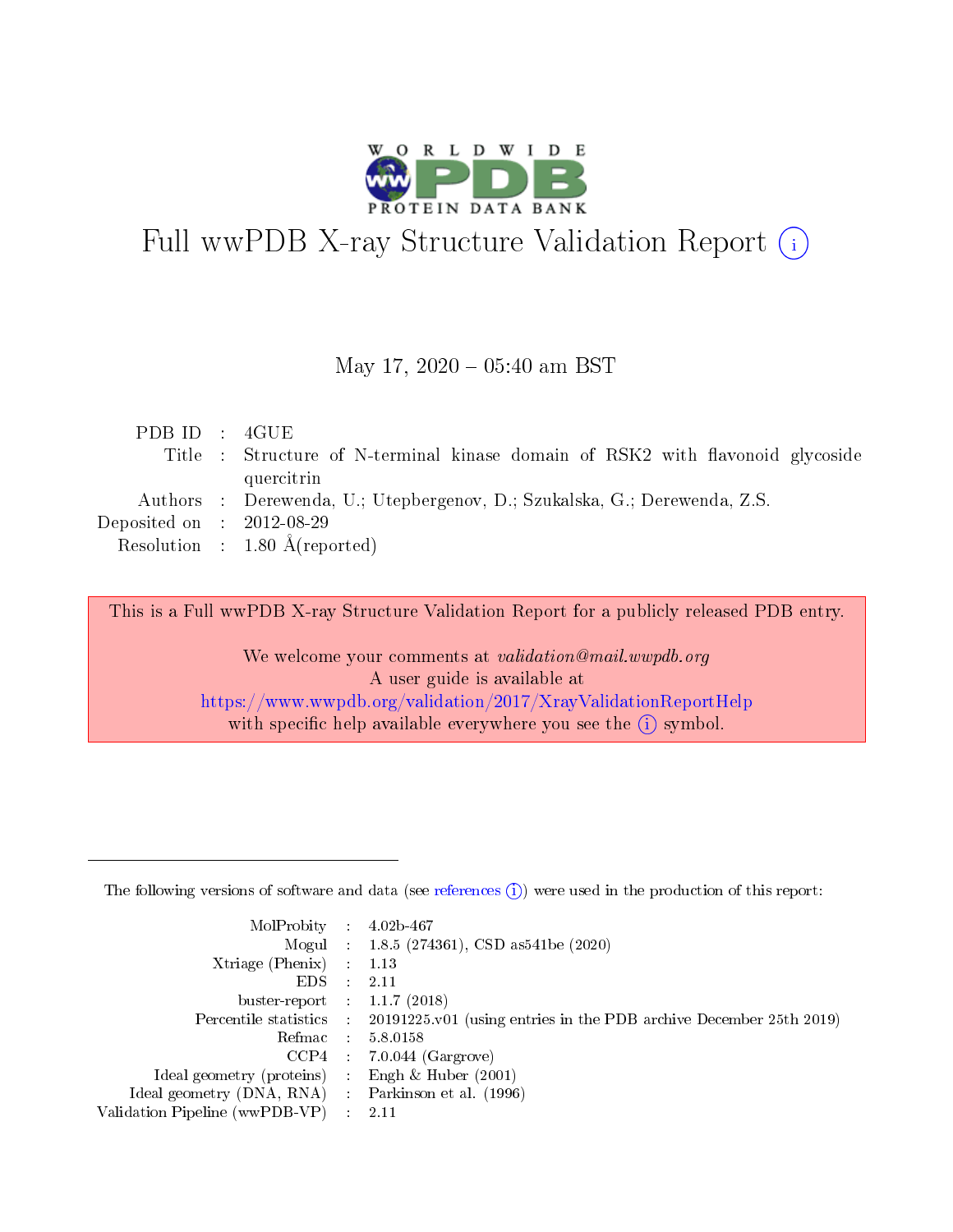# 1 [O](https://www.wwpdb.org/validation/2017/XrayValidationReportHelp#overall_quality)verall quality at a glance  $(i)$

The following experimental techniques were used to determine the structure: X-RAY DIFFRACTION

The reported resolution of this entry is 1.80 Å.

Percentile scores (ranging between 0-100) for global validation metrics of the entry are shown in the following graphic. The table shows the number of entries on which the scores are based.



| Metric                | Whole archive<br>$(\#\text{Entries})$ | Similar resolution<br>$(\#\text{Entries}, \text{resolution range}(\textup{\AA}))$ |
|-----------------------|---------------------------------------|-----------------------------------------------------------------------------------|
| $R_{free}$            | 130704                                | $5950(1.80-1.80)$                                                                 |
| Clashscore            | 141614                                | 6793 $(1.80-1.80)$                                                                |
| Ramachandran outliers | 138981                                | 6697 $(1.80-1.80)$                                                                |
| Sidechain outliers    | 138945                                | 6696 (1.80-1.80)                                                                  |
| RSRZ outliers         | 127900                                | $5850(1.80-1.80)$                                                                 |

The table below summarises the geometric issues observed across the polymeric chains and their fit to the electron density. The red, orange, yellow and green segments on the lower bar indicate the fraction of residues that contain outliers for  $>=3, 2, 1$  and 0 types of geometric quality criteria respectively. A grey segment represents the fraction of residues that are not modelled. The numeric value for each fraction is indicated below the corresponding segment, with a dot representing fractions  $\epsilon=5\%$  The upper red bar (where present) indicates the fraction of residues that have poor fit to the electron density. The numeric value is given above the bar.

| Mol | $\cap$ hain | Length  | Quality of chain |     |    |
|-----|-------------|---------|------------------|-----|----|
|     |             |         | 4%               |     |    |
|     |             | $305\,$ | 77%              | 14% | 6% |

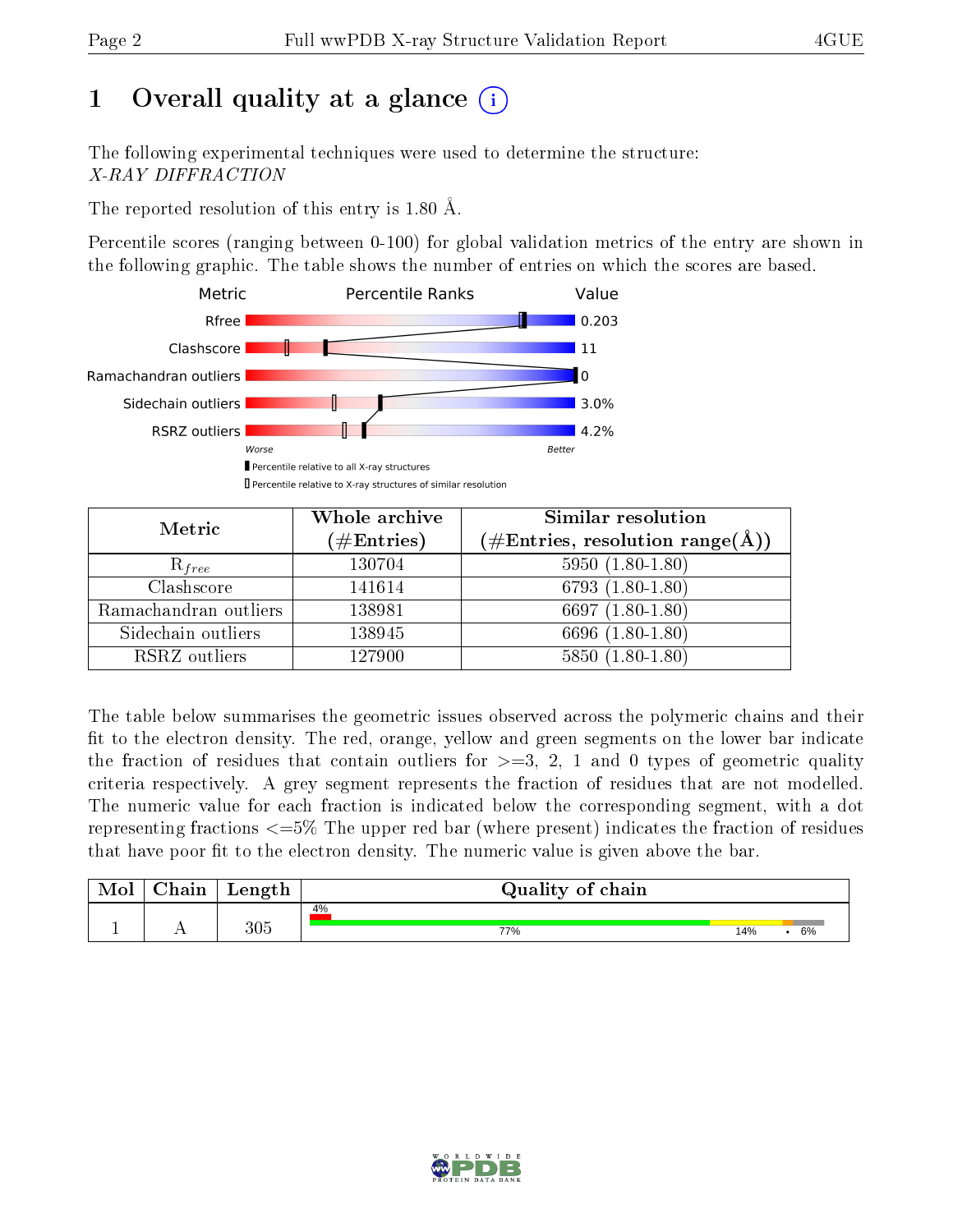# 2 Entry composition  $\left( \cdot \right)$

There are 5 unique types of molecules in this entry. The entry contains 2580 atoms, of which 20 are hydrogens and 0 are deuteriums.

In the tables below, the ZeroOcc column contains the number of atoms modelled with zero occupancy, the AltConf column contains the number of residues with at least one atom in alternate conformation and the Trace column contains the number of residues modelled with at most 2 atoms.

Molecule 1 is a protein called Ribosomal protein S6 kinase alpha-3.

| Mol | Chain | Residues | Atoms                |     |     |     | $\mid$ ZeroOcc $\mid$ AltConf $\mid$ Trace |  |  |
|-----|-------|----------|----------------------|-----|-----|-----|--------------------------------------------|--|--|
|     |       | 286      | $\rm{Total}$<br>2262 | 468 | 384 | 400 | 10                                         |  |  |

There are 3 discrepancies between the modelled and reference sequences:

| Chain | Residue   Modelled   Actual | Comment        | Reference               |
|-------|-----------------------------|----------------|-------------------------|
|       | GLY                         | EXPRESSION TAG | UNP P18654              |
|       |                             | EXPRESSION TAG | UNP P18654              |
|       | M ETI                       | EXPRESSION TAG | <sup>†</sup> UNP P18654 |

 Molecule 2 is 2-(3,4-dihydroxyphenyl)-5,7-dihydroxy-4-oxo-4H-chromen-3-yl 6-deoxy-alpha-L-mannopyranoside (three-letter code: QCT) (formula:  $C_{21}H_{20}O_{11}$ ).



| Mol | $\mid$ Chain $\mid$ Residues | Atoms |  |       |  | $ZeroOcc \   \$ AltConf |
|-----|------------------------------|-------|--|-------|--|-------------------------|
|     |                              | Total |  | $C-H$ |  |                         |
|     |                              | 52.   |  |       |  |                         |

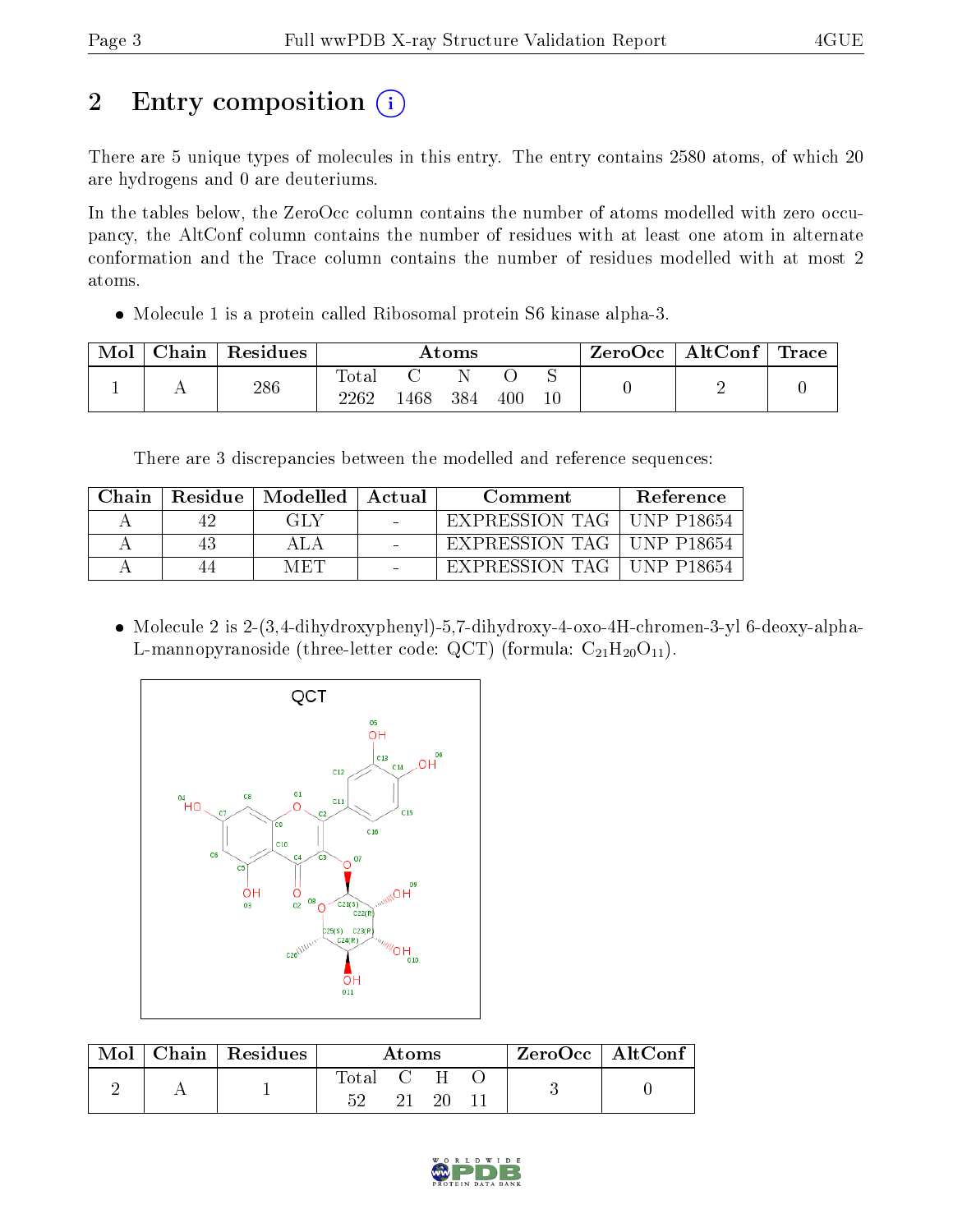Molecule 3 is MAGNESIUM ION (three-letter code: MG) (formula: Mg).

|  | $\text{Mol}$   Chain   Residues | Atoms       | ZeroOcc   AltConf |
|--|---------------------------------|-------------|-------------------|
|  |                                 | $\rm Total$ |                   |

 $\bullet$  Molecule 4 is SULFATE ION (three-letter code: SO4) (formula: O<sub>4</sub>S).



|  | $Mol$   Chain   Residues | Atoms |  |  | $ZeroOcc$   AltConf |  |
|--|--------------------------|-------|--|--|---------------------|--|
|  |                          | Total |  |  |                     |  |

Molecule 5 is water.

|  | $\text{Mol}$   Chain   Residues | Atoms                   | ZeroOcc   AltConf |  |
|--|---------------------------------|-------------------------|-------------------|--|
|  | $260\,$                         | Total<br>260<br>$260\,$ |                   |  |

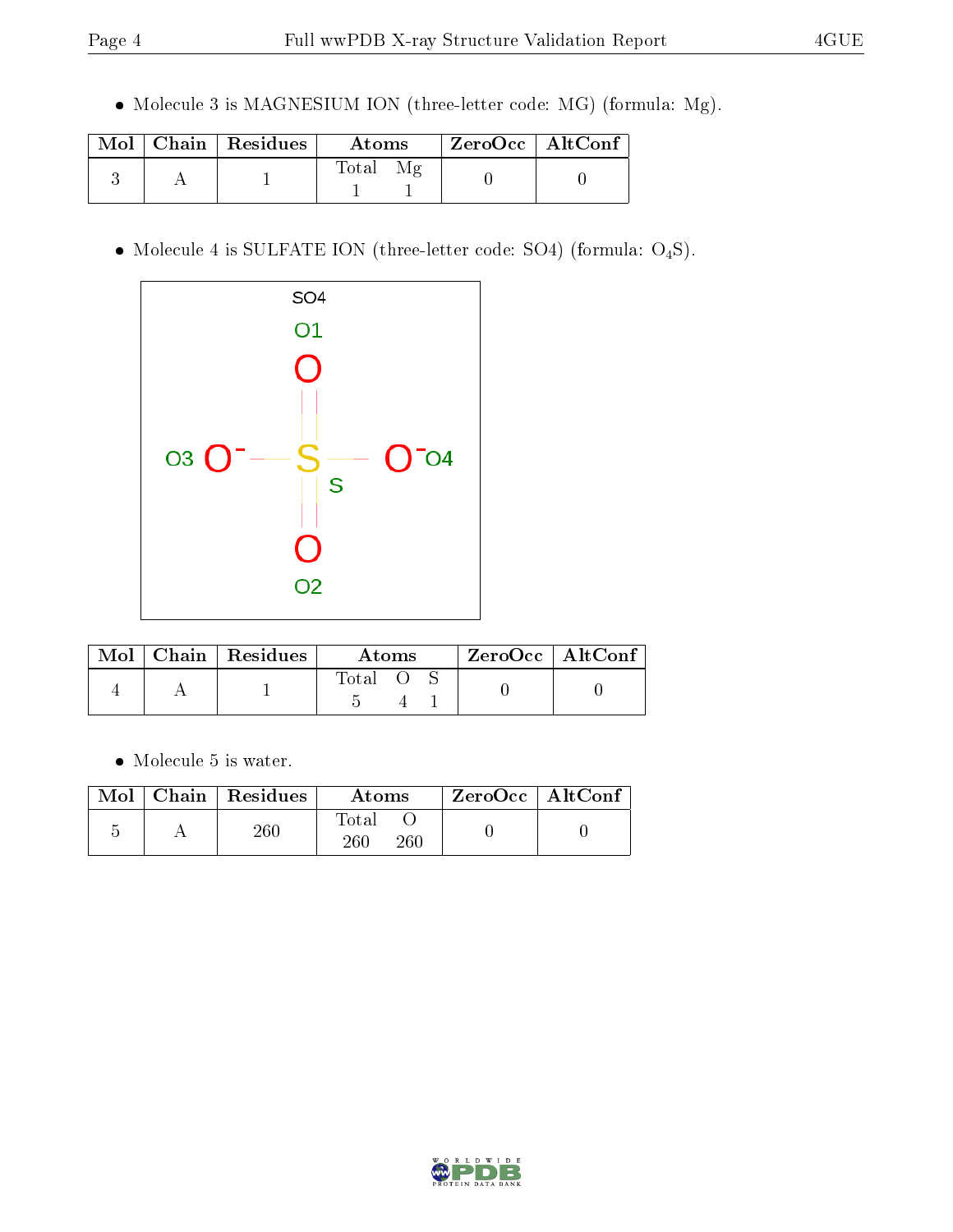## 3 Residue-property plots  $(i)$

These plots are drawn for all protein, RNA and DNA chains in the entry. The first graphic for a chain summarises the proportions of the various outlier classes displayed in the second graphic. The second graphic shows the sequence view annotated by issues in geometry and electron density. Residues are color-coded according to the number of geometric quality criteria for which they contain at least one outlier: green  $= 0$ , yellow  $= 1$ , orange  $= 2$  and red  $= 3$  or more. A red dot above a residue indicates a poor fit to the electron density (RSRZ  $> 2$ ). Stretches of 2 or more consecutive residues without any outlier are shown as a green connector. Residues present in the sample, but not in the model, are shown in grey.

• Molecule 1: Ribosomal protein S6 kinase alpha-3



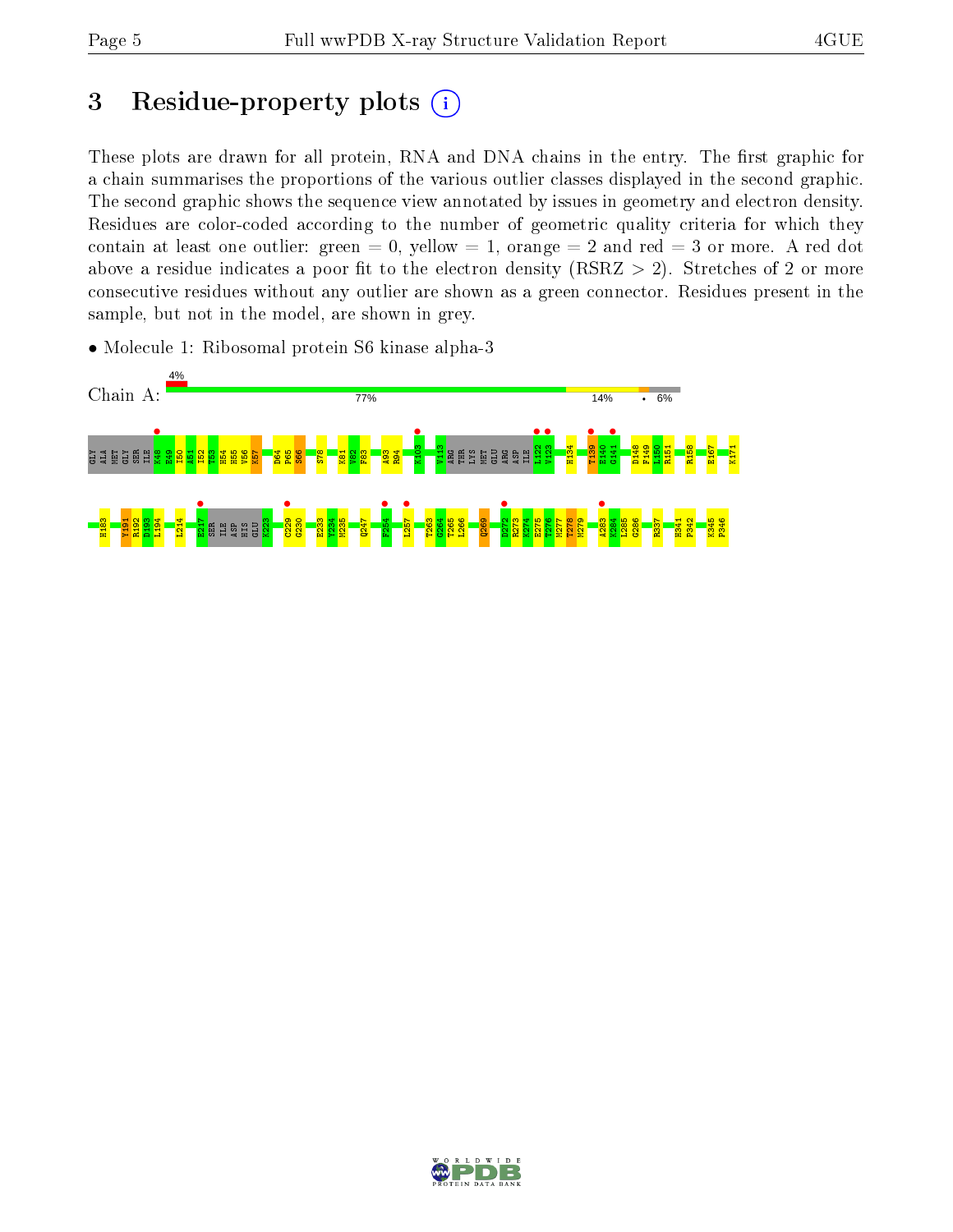## 4 Data and refinement statistics  $(i)$

| Property                                                             | Value                                    | Source                       |
|----------------------------------------------------------------------|------------------------------------------|------------------------------|
| Space group                                                          | C121                                     | Depositor                    |
| Cell constants                                                       | $40.69\text{\AA}$<br>83.26Å<br>98.08Å    | Depositor                    |
| a, b, c, $\alpha$ , $\beta$ , $\gamma$                               | $114.31^{\circ}$ 90.00°<br>$90.00^\circ$ |                              |
| Resolution $(A)$                                                     | 25.29<br>$-1.80$                         | Depositor                    |
|                                                                      | 25.29<br>$-1.80$                         | <b>EDS</b>                   |
| % Data completeness                                                  | $97.7(25.29-1.80)$                       | Depositor                    |
| (in resolution range)                                                | $99.3(25.29-1.80)$                       | <b>EDS</b>                   |
| $R_{merge}$                                                          | (Not available)                          | Depositor                    |
| $\mathrm{R}_{sym}$                                                   | 0.12                                     | Depositor                    |
| $\langle I/\sigma(I) \rangle^{-1}$                                   | 4.11 (at $1.80\text{\AA}$ )              | $\overline{\text{X}}$ triage |
| Refinement program                                                   | PHENIX 1.6.4 486                         | Depositor                    |
|                                                                      | 0.171<br>0.205<br>$\mathcal{A}^{\pm}$    | Depositor                    |
| $R, R_{free}$                                                        | 0.169<br>0.203<br>$\mathbf{r}$           | DCC                          |
| $R_{free}$ test set                                                  | 1410 reflections $(5.03\%)$              | wwPDB-VP                     |
| Wilson B-factor $(A^2)$                                              | 27.1                                     | Xtriage                      |
| Anisotropy                                                           | 0.430                                    | Xtriage                      |
| Bulk solvent $k_{sol}(e/\mathring{A}^3)$ , $B_{sol}(\mathring{A}^2)$ | $0.36$ , 57.4                            | <b>EDS</b>                   |
| $L$ -test for twinning <sup>2</sup>                                  | $< L >$ = 0.49, $< L2$ = 0.33            | Xtriage                      |
| Estimated twinning fraction                                          | No twinning to report.                   | Xtriage                      |
| $F_o, F_c$ correlation                                               | 0.97                                     | <b>EDS</b>                   |
| Total number of atoms                                                | 2580                                     | wwPDB-VP                     |
| Average B, all atoms $(A^2)$                                         | 38.0                                     | wwPDB-VP                     |

Xtriage's analysis on translational NCS is as follows: The largest off-origin peak in the Patterson function is  $6.19\%$  of the height of the origin peak. No significant pseudotranslation is detected.

<sup>&</sup>lt;sup>2</sup>Theoretical values of  $\langle |L| \rangle$ ,  $\langle L^2 \rangle$  for acentric reflections are 0.5, 0.333 respectively for untwinned datasets, and 0.375, 0.2 for perfectly twinned datasets.



<span id="page-5-1"></span><span id="page-5-0"></span><sup>1</sup> Intensities estimated from amplitudes.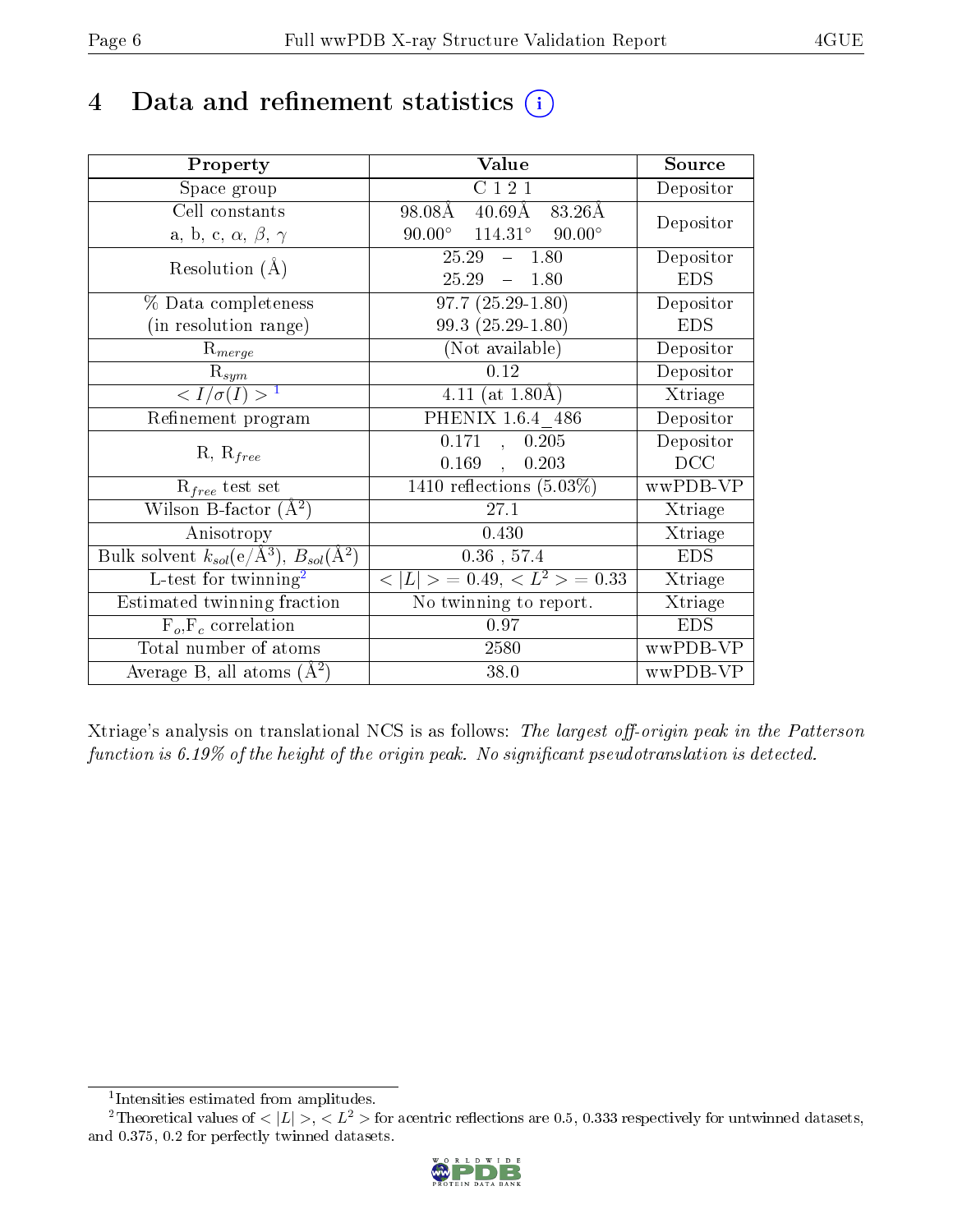# 5 Model quality  $(i)$

### 5.1 Standard geometry (i)

Bond lengths and bond angles in the following residue types are not validated in this section: MG, SO4, QCT

The Z score for a bond length (or angle) is the number of standard deviations the observed value is removed from the expected value. A bond length (or angle) with  $|Z| > 5$  is considered an outlier worth inspection. RMSZ is the root-mean-square of all Z scores of the bond lengths (or angles).

| $Mol$   Chain |      | Bond lengths                    | Bond angles |        |  |
|---------------|------|---------------------------------|-------------|--------|--|
|               |      | RMSZ $ #Z  > 5$ RMSZ $ #Z  > 5$ |             |        |  |
|               | 0.33 | 0/2321                          | 0.50        | 0/3131 |  |

There are no bond length outliers.

There are no bond angle outliers.

There are no chirality outliers.

There are no planarity outliers.

### 5.2 Too-close contacts  $(i)$

In the following table, the Non-H and H(model) columns list the number of non-hydrogen atoms and hydrogen atoms in the chain respectively. The H(added) column lists the number of hydrogen atoms added and optimized by MolProbity. The Clashes column lists the number of clashes within the asymmetric unit, whereas Symm-Clashes lists symmetry related clashes.

|  |      |        | Mol   Chain   Non-H   H(model)   H(added)   Clashes   Symm-Clashes |
|--|------|--------|--------------------------------------------------------------------|
|  | 2262 | 2238   |                                                                    |
|  | 32   | $20\,$ |                                                                    |
|  |      |        |                                                                    |
|  |      |        |                                                                    |
|  | 260  |        |                                                                    |
|  | 2560 | 2258   |                                                                    |

The all-atom clashscore is defined as the number of clashes found per 1000 atoms (including hydrogen atoms). The all-atom clashscore for this structure is 11.

All (50) close contacts within the same asymmetric unit are listed below, sorted by their clash magnitude.

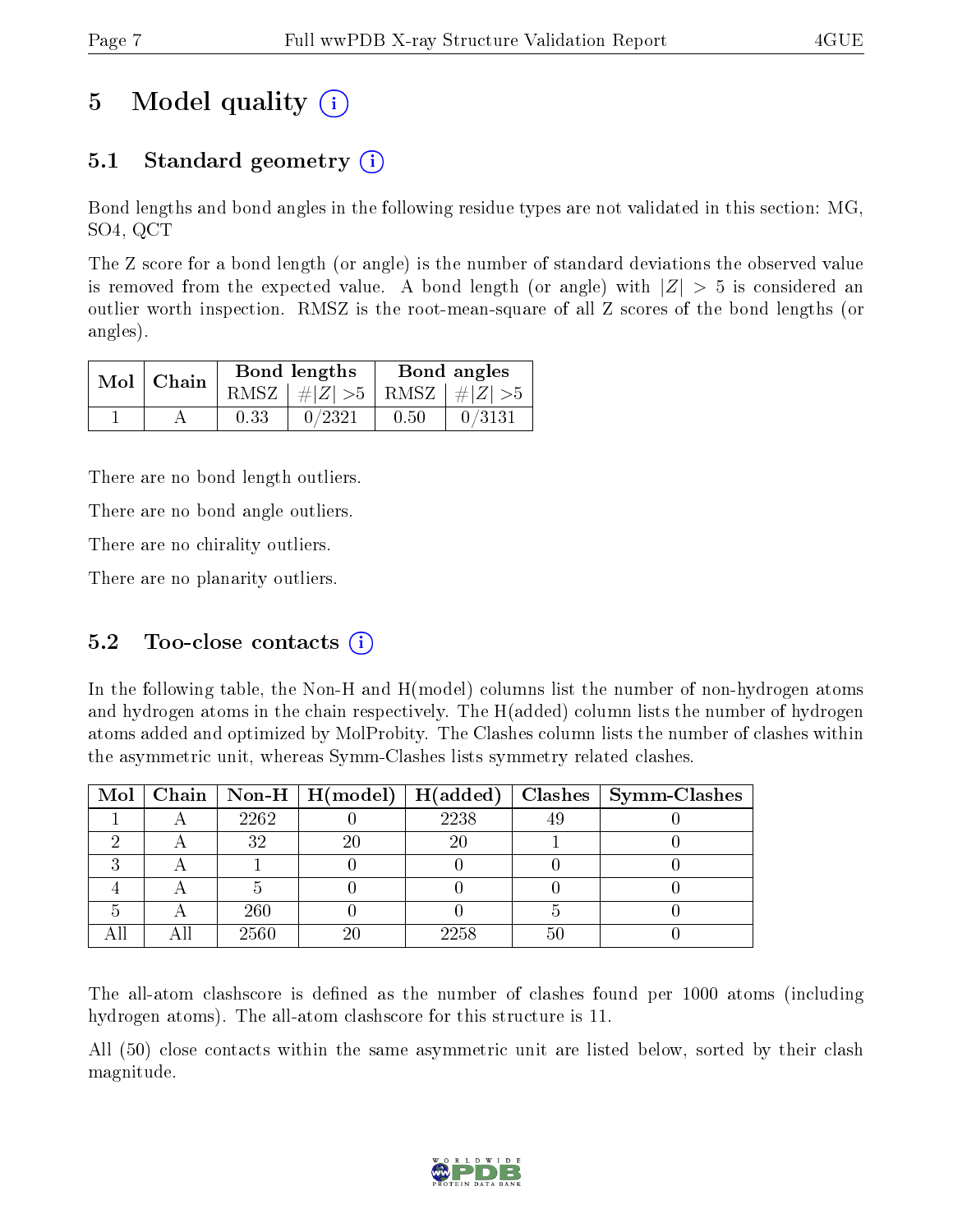|--|--|

| Atom-1               | Atom-2              | Interatomic    | Clash           |
|----------------------|---------------------|----------------|-----------------|
|                      |                     | distance $(A)$ | overlap $(\AA)$ |
| 1: A:230: GLY: HA3   | 1: A:235: MET:CE    | 1.95           | 0.96            |
| 1:A:52:ILE:CD1       | 1: A:214:LEU:HD13   | 1.97           | 0.94            |
| 1:A:52:ILE:HD13      | 1:A:214:LEU:HD13    | 1.48           | 0.93            |
| 1: A:57: LYS: HG3    | 5:A:745:HOH:O       | 1.75           | 0.85            |
| 1: A:230: GLY:HA3    | 1: A:235:MET:HE3    | 1.66           | 0.77            |
| 1: A:50: ILE: HG23   | 1: A:214:LEU:HD11   | 1.75           | 0.68            |
| 1: A:230: GLY: CA    | 1: A:235:MET:CE     | 2.72           | 0.68            |
| 1: A:54: HIS: CE1    | 1: A:56: VAL:HG12   | 2.29           | 0.67            |
| 1: A: 55: HIS: HD2   | 5:A:636:HOH:O       | 1.79           | 0.66            |
| 1:A:233:GLU:HG2      | 1: A:266:LEU:HD13   | 1.77           | 0.65            |
| 1:A:50:ILE:HG23      | 1: A:214:LEU:CD1    | 2.27           | 0.65            |
| 1:A:273:ARG:HG2      | 1: A:277: MET:CE    | 2.27           | 0.64            |
| 1: A:230: GLY:CA     | 1: A: 235: MET: HE3 | 2.27           | 0.64            |
| 1: A:263:THR:OG1     | 1: A:265:THR:HG22   | 1.99           | 0.63            |
| 1: A:247: GLN:HG3    | 5:A:746:HOH:O       | 1.98           | 0.62            |
| 1:A:273:ARG:HE       | 1: A:277:MET:CE     | 2.14           | 0.60            |
| 1:A:134:HIS:HE1      | 1:A:148:ASP:OD1     | 1.84           | 0.59            |
| 1:A:183:HIS:HE1      | 5:A:508:HOH:O       | 1.84           | 0.59            |
| 1: A:64:ASP:OD1      | 1: A:66: SER:HB3    | 2.02           | 0.59            |
| 1: A: 230: GLY: C    | 1: A:235:MET:HE3    | 2.24           | 0.58            |
| 1:A:273:ARG:HG2      | 1: A:277: MET:HE3   | 1.85           | 0.57            |
| 1: A:93: ALA:O       | 1:A:94:ARG:HB2      | 2.04           | 0.57            |
| 1: A: 139: THR: HG22 | 1:A:139:THR:O       | 2.06           | 0.56            |
| 1:A:273:ARG:NE       | 1: A:277: MET:CE    | 2.70           | 0.55            |
| 1: A:345: LYS: HG2   | 1:A:346:PRO:HD2     | 1.88           | 0.53            |
| 1:A:275:GLU:O        | 1:A:278[A]:THR:HG23 | 2.10           | 0.52            |
| 1: A:81: LYS: HE2    | 1:A:83:PHE:CZ       | 2.46           | 0.51            |
| 1: A:64:ASP:HB2      | 1: A:65: PRO:CD     | 2.41           | 0.50            |
| 1: A:52: ILE: HD11   | 1:A:214:LEU:HD13    | 1.88           | 0.50            |
| 1:A:64:ASP:HB2       | 1: A:65: PRO:HD2    | 1.94           | 0.49            |
| 2:A:401:QCT:O7       | 2:A:401:QCT:H12     | $2.13\,$       | 0.49            |
| 1: A:275: GLU:O      | 1:A:278[A]:THR:CG2  | 2.62           | 0.48            |
| 1:A:52:ILE:HD13      | 1:A:214:LEU:CD1     | 2.33           | 0.48            |
| 1: A:78: SER:OG      | 1: A: 158: ARG: NH1 | 2.47           | 0.47            |
| 1: A: 191: TYR: O    | 1:A:192:ARG:HB2     | $2.15\,$       | 0.47            |
| 1:A:167:GLU:O        | 1: A:171:LYS:HG3    | 2.16           | 0.45            |
| 1:A:273:ARG:HG2      | 1: A:277:MET:HE2    | 1.96           | 0.45            |
| 1:A:50:ILE:HD12      | 1: A:214:LEU:HD11   | 1.97           | 0.45            |
| 1:A:194:LEU:HG       | 1:A:257:LEU:HD11    | 1.99           | 0.45            |
| 1:A:273:ARG:O        | 1: A:277: MET:HG3   | 2.18           | 0.43            |
| 1:A:279:MET:O        | 1:A:283:ALA:HB3     | 2.18           | 0.43            |
| 1:A:273:ARG:CD       | 1:A:277:MET:HE3     | 2.49           | 0.43            |

Continued on next page...

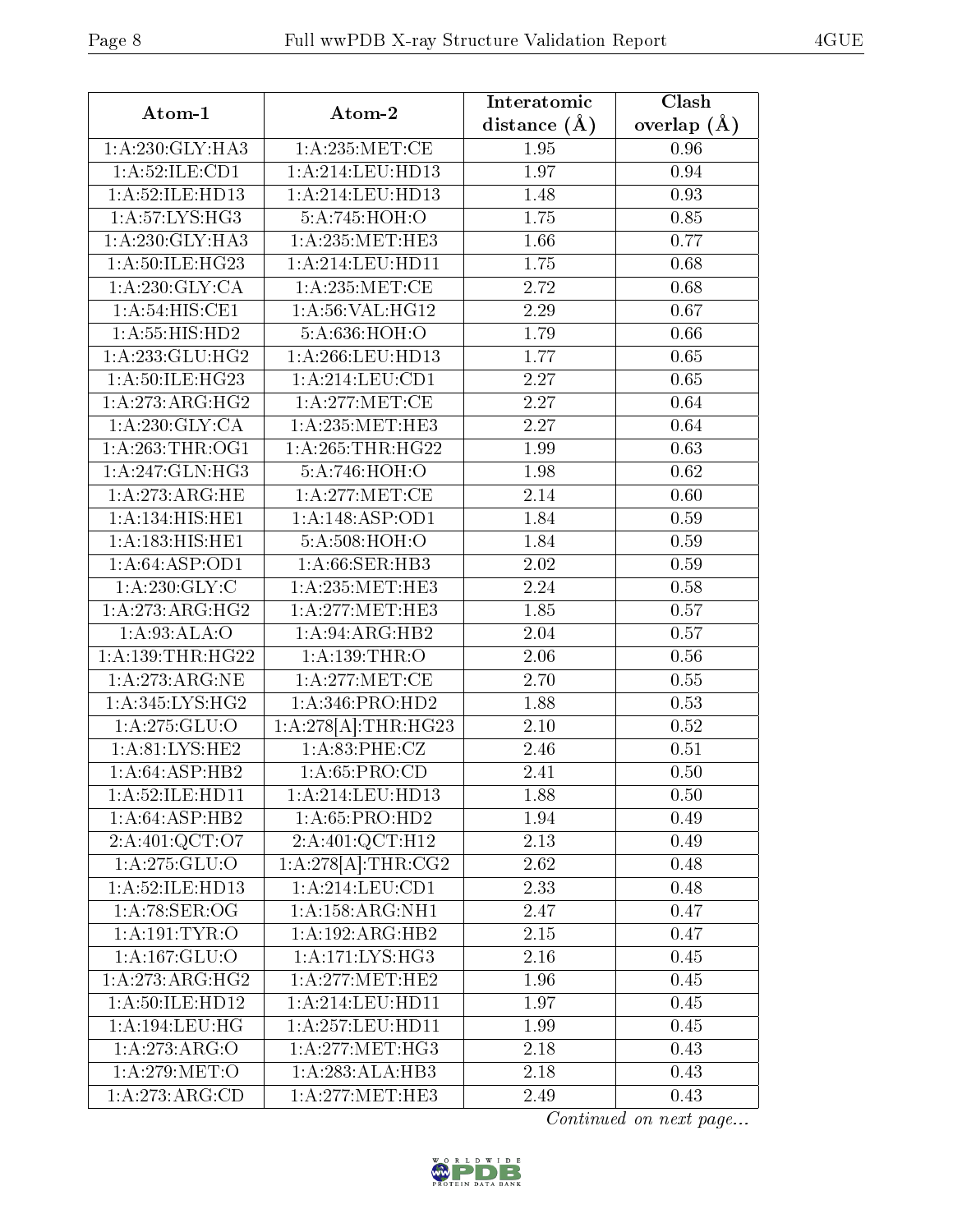| Atom-1              | Atom-2           | Interatomic      | Clash          |
|---------------------|------------------|------------------|----------------|
|                     |                  | distance $(\AA)$ | overlap<br>(A) |
| 1: A: 139: THR: CG2 | 1: A: 139: THR:O | 2.62             | 0.41           |
| 1: A:285:LEU:HD12   | 1: A:286: GLY:N  | 2.35             | 0.41           |
| 1:A:273:ARG:CG      | 1: A:277:MET:HE3 | 2.51             | 0.41           |
| 1:A:337:ARG:NH1     | 5:A:561:HOH:O    | 2.44             | 0.41           |
| 1: A:341: HIS: HA   | 1:A:342:PRO:HD3  | 1.94             | 0.41           |
| 1: A: 233: GLU: HG2 | 1:A:266:LEU:CD1  | 2.50             | 0.40           |
| 1:A:149:PHE:CZ      | 1:A:151:ARG:HB3  | 2.56             | 0.40           |
| 1: A:266:LEU:HD12   | 1:A:269:GLN:NE2  | 2.37             | 0.40           |

Continued from previous page...

There are no symmetry-related clashes.

#### 5.3 Torsion angles  $(i)$

#### 5.3.1 Protein backbone (i)

In the following table, the Percentiles column shows the percent Ramachandran outliers of the chain as a percentile score with respect to all X-ray entries followed by that with respect to entries of similar resolution.

The Analysed column shows the number of residues for which the backbone conformation was analysed, and the total number of residues.

| Mol   Chain | Analysed                               |  | Favoured   Allowed   Outliers   Percentiles |  |
|-------------|----------------------------------------|--|---------------------------------------------|--|
|             | $282/305(92\%)$   276 (98\%)   6 (2\%) |  | $\boxed{100}$ $\boxed{100}$                 |  |

There are no Ramachandran outliers to report.

#### 5.3.2 Protein sidechains  $(i)$

In the following table, the Percentiles column shows the percent sidechain outliers of the chain as a percentile score with respect to all X-ray entries followed by that with respect to entries of similar resolution.

The Analysed column shows the number of residues for which the sidechain conformation was analysed, and the total number of residues.

| Mol   Chain | Analysed                      |          | Rotameric   Outliers   Percentiles |  |
|-------------|-------------------------------|----------|------------------------------------|--|
|             | $235/266$ (88\%)   227 (97\%) | $8(3\%)$ | $\vert 37 \vert$ $\vert 22 \vert$  |  |

All (8) residues with a non-rotameric sidechain are listed below:

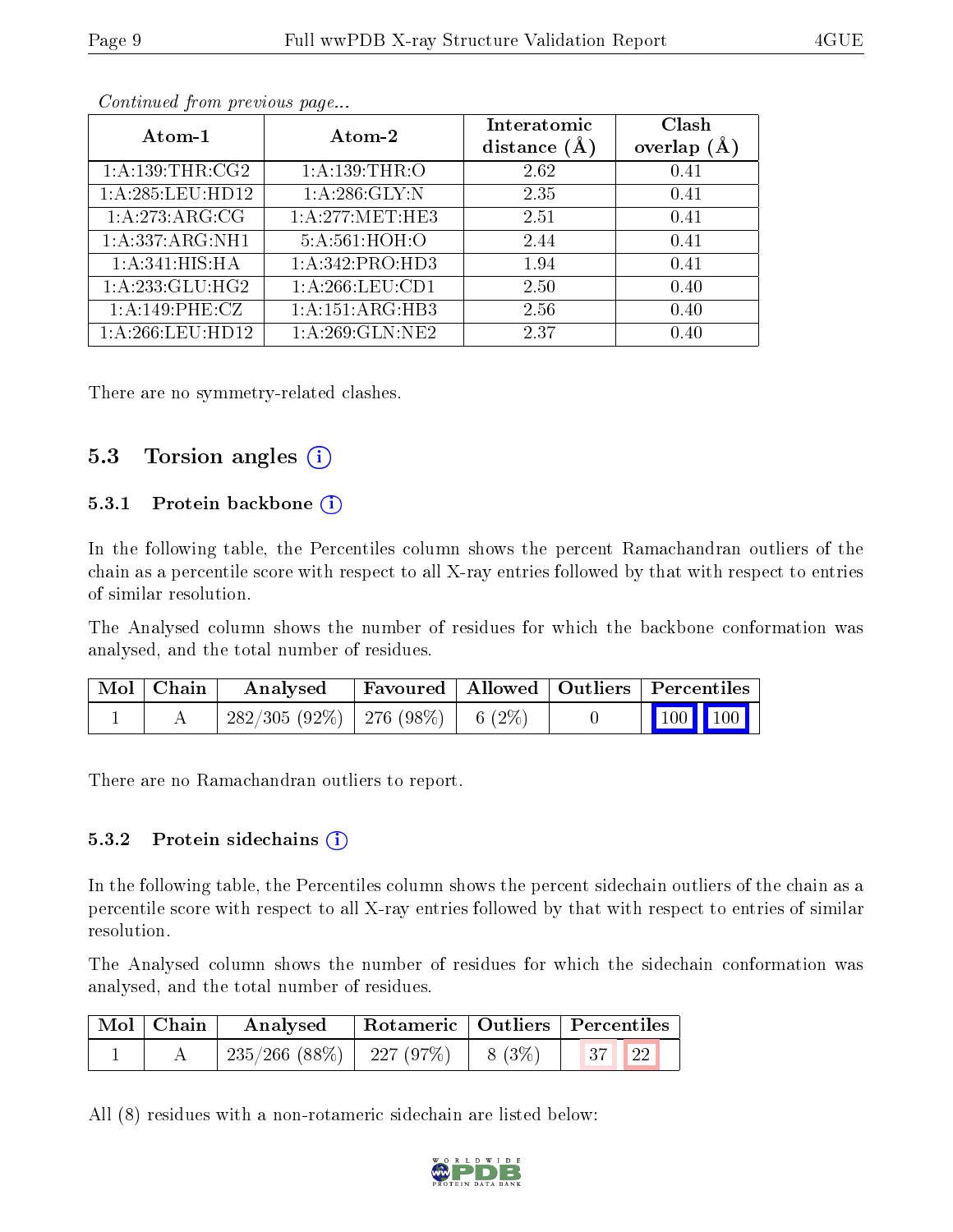| Mol | Chain | Res   | <b>Type</b> |
|-----|-------|-------|-------------|
|     |       | 57    | <b>LYS</b>  |
|     |       | 66    | <b>SER</b>  |
|     |       | 139   | THR         |
|     |       | 191   | TYR         |
|     | А     | 229   | <b>CYS</b>  |
|     |       | 269   | <b>GLN</b>  |
| 1   |       | 278[A | THR         |
|     |       | 278   | THR.        |

Some sidechains can be flipped to improve hydrogen bonding and reduce clashes. All (5) such sidechains are listed below:

| Mol | Chain | Res | Type       |
|-----|-------|-----|------------|
|     |       | 55  | <b>HIS</b> |
|     |       | 76  | GLN        |
|     |       | 134 | <b>HIS</b> |
|     |       | 183 | <b>HIS</b> |
|     |       | 269 | <b>GLN</b> |

#### 5.3.3 RNA  $(i)$

There are no RNA molecules in this entry.

#### 5.4 Non-standard residues in protein, DNA, RNA chains (i)

There are no non-standard protein/DNA/RNA residues in this entry.

#### 5.5 Carbohydrates (i)

There are no carbohydrates in this entry.

#### 5.6 Ligand geometry  $(i)$

Of 3 ligands modelled in this entry, 1 is monoatomic - leaving 2 for Mogul analysis.

In the following table, the Counts columns list the number of bonds (or angles) for which Mogul statistics could be retrieved, the number of bonds (or angles) that are observed in the model and the number of bonds (or angles) that are dened in the Chemical Component Dictionary. The Link column lists molecule types, if any, to which the group is linked. The Z score for a bond length (or angle) is the number of standard deviations the observed value is removed from the

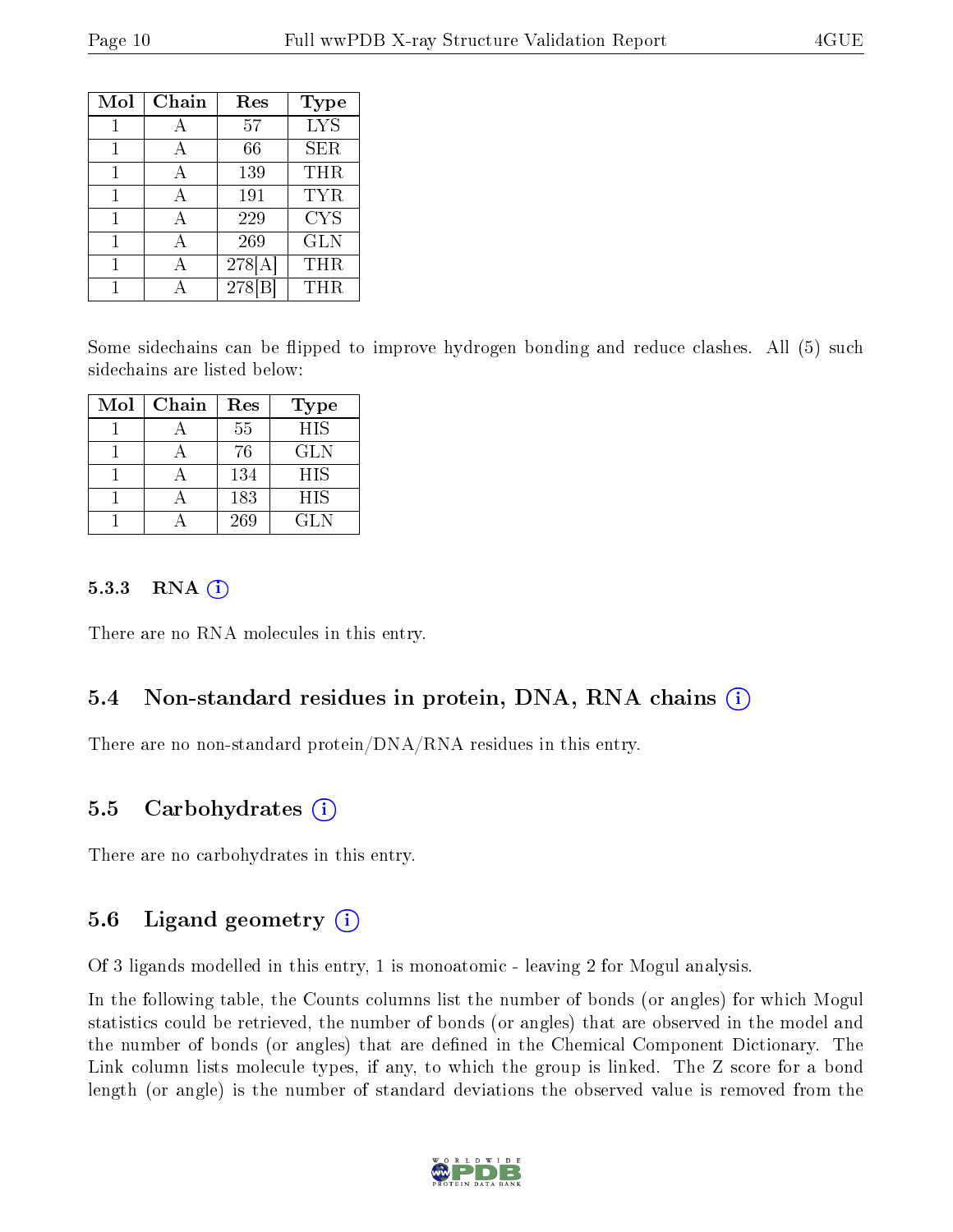expected value. A bond length (or angle) with  $|Z| > 2$  is considered an outlier worth inspection. RMSZ is the root-mean-square of all Z scores of the bond lengths (or angles).

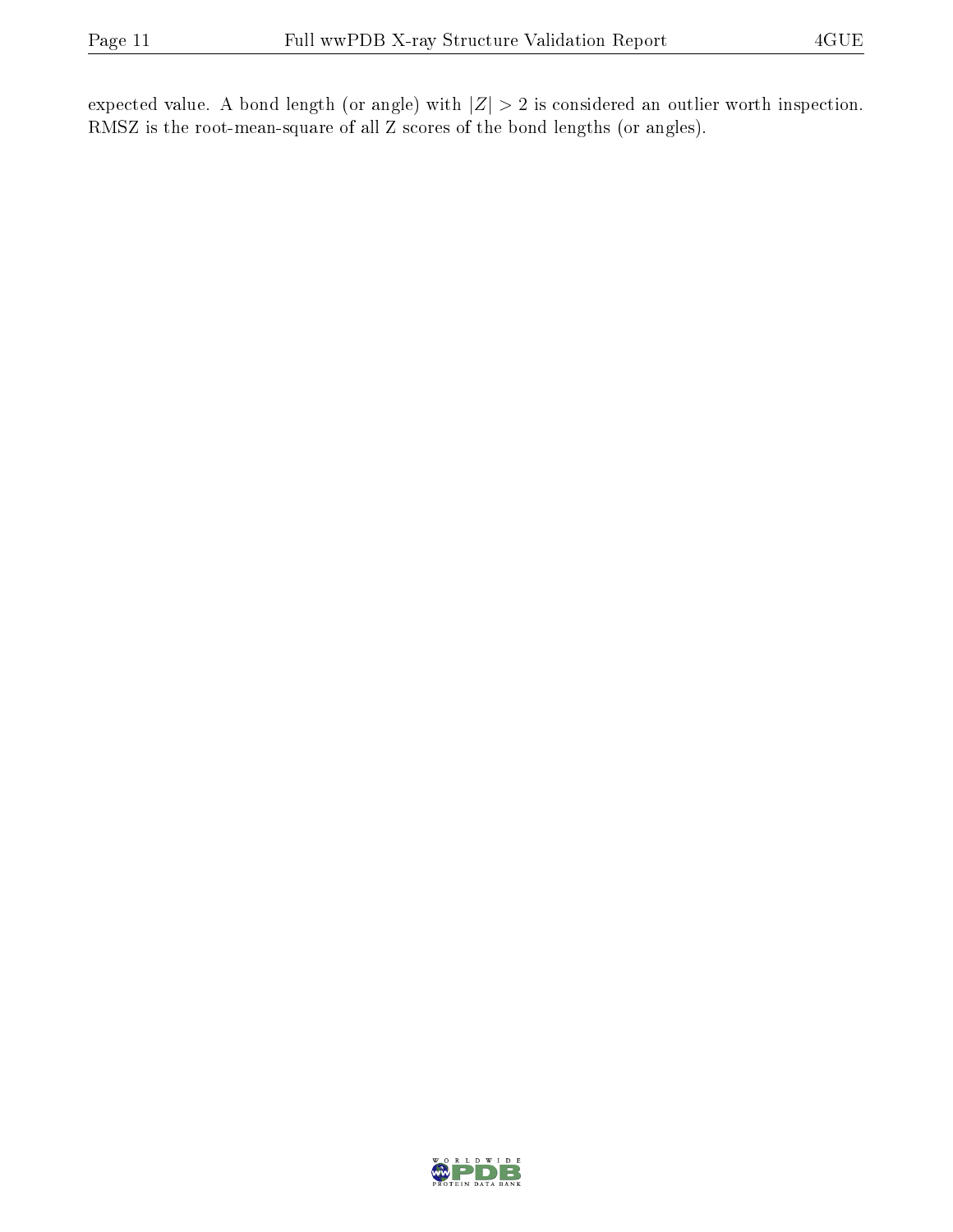| Mol         | Type            |  |     | $\mid$ Chain $\mid$ |            |      |             |            |      |                             |  |  |  |  |  | Res | Link |  | Bond lengths |  |  | Bond angles |  |
|-------------|-----------------|--|-----|---------------------|------------|------|-------------|------------|------|-----------------------------|--|--|--|--|--|-----|------|--|--------------|--|--|-------------|--|
|             |                 |  |     |                     | Counts     | RMSZ | # $ Z  > 2$ | Counts     | RMSZ | Z<br>#                      |  |  |  |  |  |     |      |  |              |  |  |             |  |
| $\mathbf +$ | SO <sub>4</sub> |  | 403 | $\sim$              | 4.4.4      | 0.16 |             | 6.6.6      | 0.32 |                             |  |  |  |  |  |     |      |  |              |  |  |             |  |
|             | QCT             |  | 401 | $\qquad \qquad$     | 31, 35, 35 | 1.89 | $(16\%)$    | 43, 53, 53 | 1.47 | $\mid 6 \ (13\%) \mid \mid$ |  |  |  |  |  |     |      |  |              |  |  |             |  |

In the following table, the Chirals column lists the number of chiral outliers, the number of chiral centers analysed, the number of these observed in the model and the number defined in the Chemical Component Dictionary. Similar counts are reported in the Torsion and Rings columns. '-' means no outliers of that kind were identified.

|                |       |        | Mol   Type   Chain   Res   Link   Chirals   Torsions   Rings |  |
|----------------|-------|--------|--------------------------------------------------------------|--|
| $2 \sqrt{QCT}$ | 401 ' | $\sim$ | $\frac{4/8/28/28}{10/4/4/4}$                                 |  |

All (5) bond length outliers are listed below:

| Mol                  | Chain | $\operatorname{Res}$ | Type | Atoms    |         | Observed $(A)$ | Ideal(A) |
|----------------------|-------|----------------------|------|----------|---------|----------------|----------|
| 9                    |       | 401                  |      | $O1-C9$  | $-7.11$ | 1.24           | 1.36     |
| 2                    |       | 401                  |      | $C11-C2$ | 3.91    | 1.53           | 1.46     |
| റ                    |       | 401                  |      | O5-C13   | 3.17    | 1.42           | 1.36     |
| $\ddot{\phantom{0}}$ |       | 401                  |      | $O3-C5$  | 2.24    | 1.42           | 1.36     |
| ച                    |       |                      |      | 74-C7    | 2.01    |                | 1.37     |

All (6) bond angle outliers are listed below:

| Mol                         | Chain        | Res | Type       | Atoms                                            | Z       | Observed $(°)$ | Ideal $(°)$ |
|-----------------------------|--------------|-----|------------|--------------------------------------------------|---------|----------------|-------------|
| 2                           | А            | 401 | QCT        | $C3-C4-C10$                                      | $-5.32$ | 115.53         | 121.62      |
| 2                           | А            | 401 | QCT        | C <sub>21</sub> -O <sub>8</sub> -C <sub>25</sub> | 3.66    | 119.96         | 113.67      |
| $\mathcal{D}$               | А            | 401 | QCT        | $C8-C9-C10$                                      | $-2.54$ | 120.23         | 123.05      |
| $\mathcal{D}$               | $\mathsf{A}$ | 401 | QCT        | O7-C21-C22                                       | $-2.42$ | 103.63         | 107.14      |
| $\mathcal{D}_{\mathcal{L}}$ |              | 401 | QCT        | O8-C25-C24                                       | $-2.34$ | 105.32         | 109.52      |
| 2                           | А            | 401 | $\rm{QCT}$ | O8-C25-C26                                       | 2.16    | 111.36         | 106.70      |

There are no chirality outliers.

All (4) torsion outliers are listed below:

| Mol | Chain | Res | Type | Atoms                                                           |
|-----|-------|-----|------|-----------------------------------------------------------------|
|     |       | 401 | QCT  | $C12-C11-C2-C3$                                                 |
|     |       | 401 | OCT  | $C16-C11-C2-C3$                                                 |
| 9   |       | 401 | QCT  | $C2-C3-O7-C21$                                                  |
|     |       | 401 |      | C <sub>4</sub> -C <sub>3</sub> -O <sub>7</sub> -C <sub>21</sub> |

There are no ring outliers.

1 monomer is involved in 1 short contact:

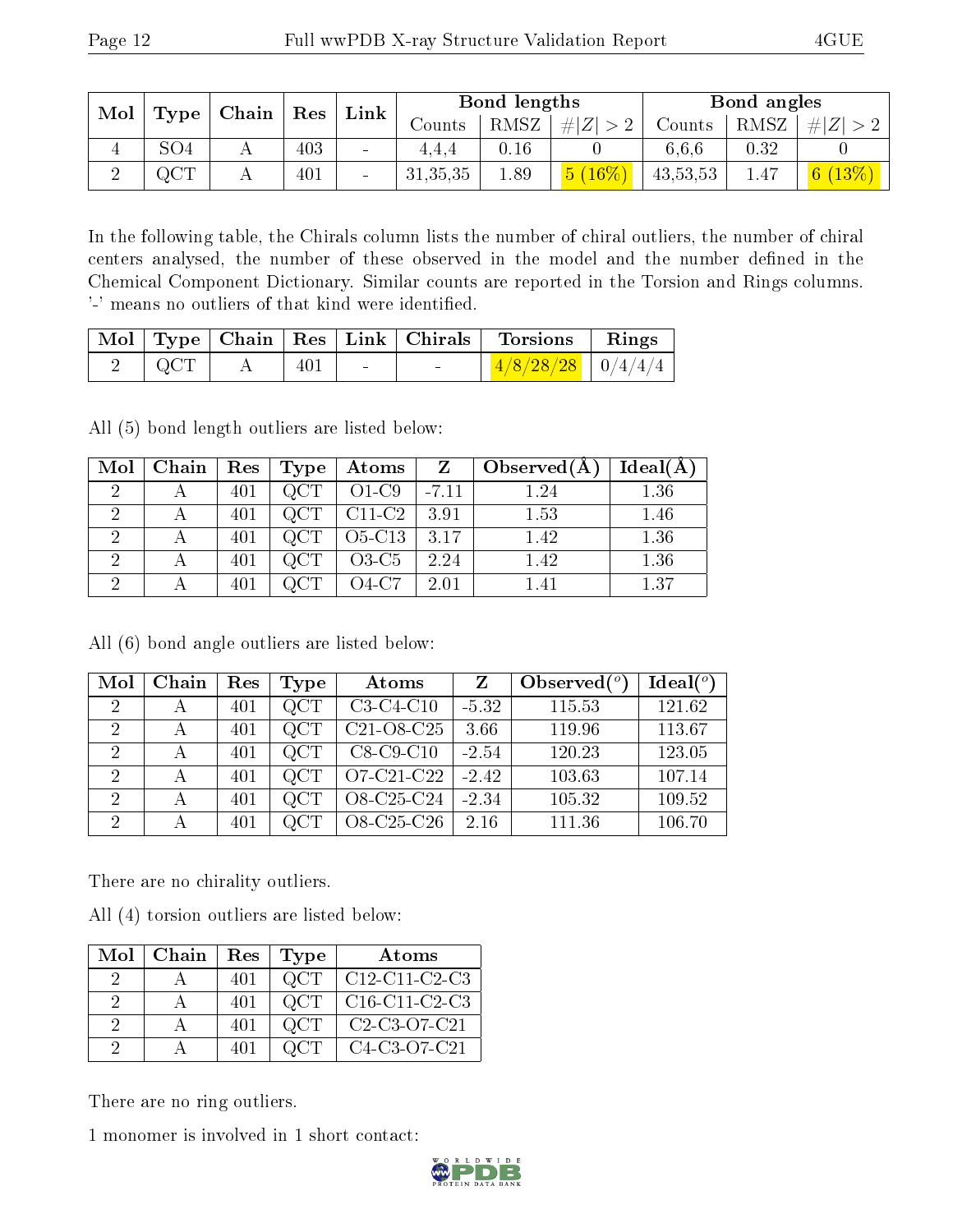|  |               | Mol   Chain   Res   Type   Clashes   Symm-Clashes |
|--|---------------|---------------------------------------------------|
|  | $401 \pm QCT$ |                                                   |

The following is a two-dimensional graphical depiction of Mogul quality analysis of bond lengths, bond angles, torsion angles, and ring geometry for all instances of the Ligand of Interest. In addition, ligands with molecular weight > 250 and outliers as shown on the validation Tables will also be included. For torsion angles, if less then 5% of the Mogul distribution of torsion angles is within 10 degrees of the torsion angle in question, then that torsion angle is considered an outlier. Any bond that is central to one or more torsion angles identified as an outlier by Mogul will be highlighted in the graph. For rings, the root-mean-square deviation (RMSD) between the ring in question and similar rings identified by Mogul is calculated over all ring torsion angles. If the average RMSD is greater than 60 degrees and the minimal RMSD between the ring in question and any Mogul-identified rings is also greater than 60 degrees, then that ring is considered an outlier. The outliers are highlighted in purple. The color gray indicates Mogul did not find sufficient equivalents in the CSD to analyse the geometry.

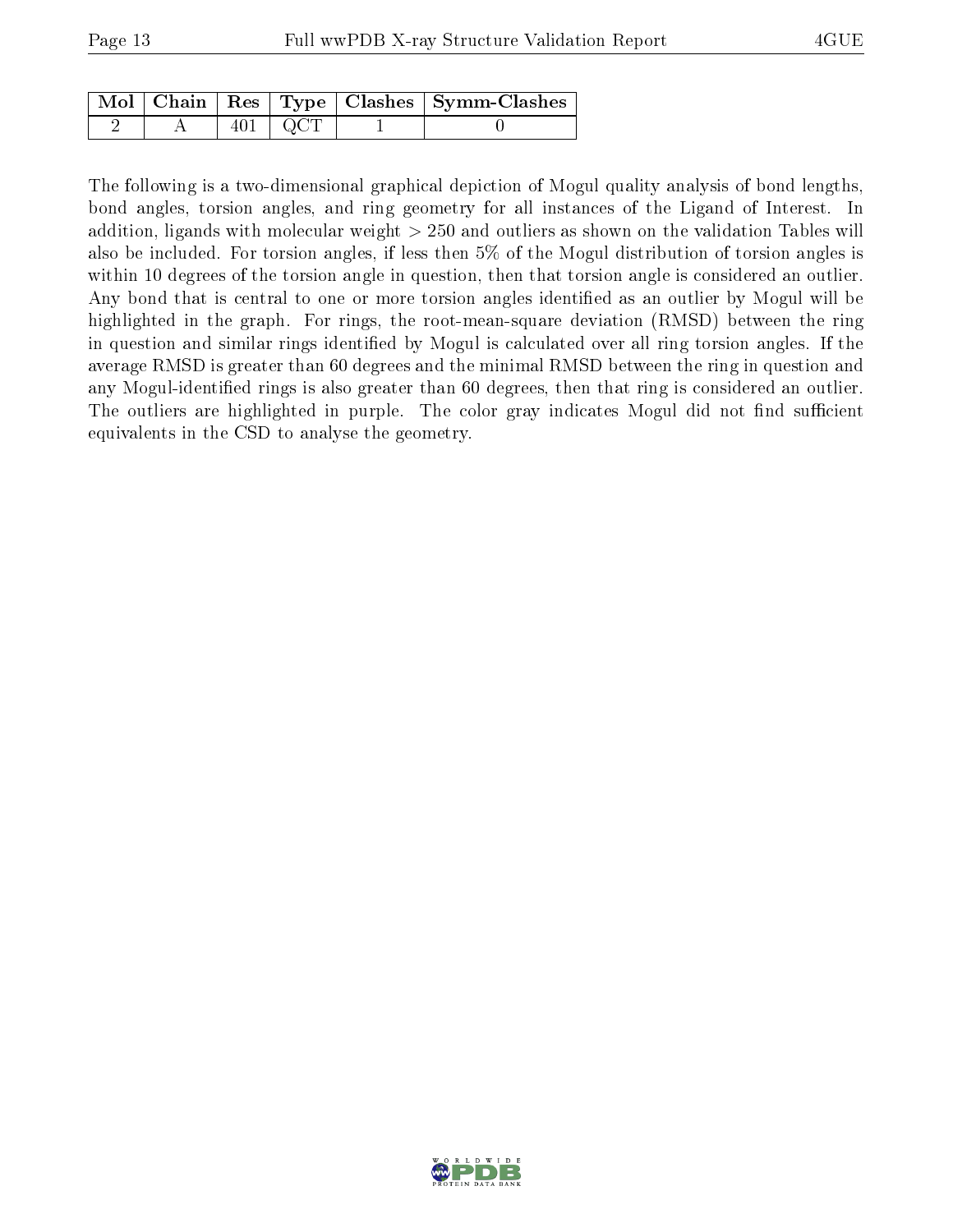

## 5.7 [O](https://www.wwpdb.org/validation/2017/XrayValidationReportHelp#nonstandard_residues_and_ligands)ther polymers (i)

There are no such residues in this entry.

## 5.8 Polymer linkage issues (i)

There are no chain breaks in this entry.

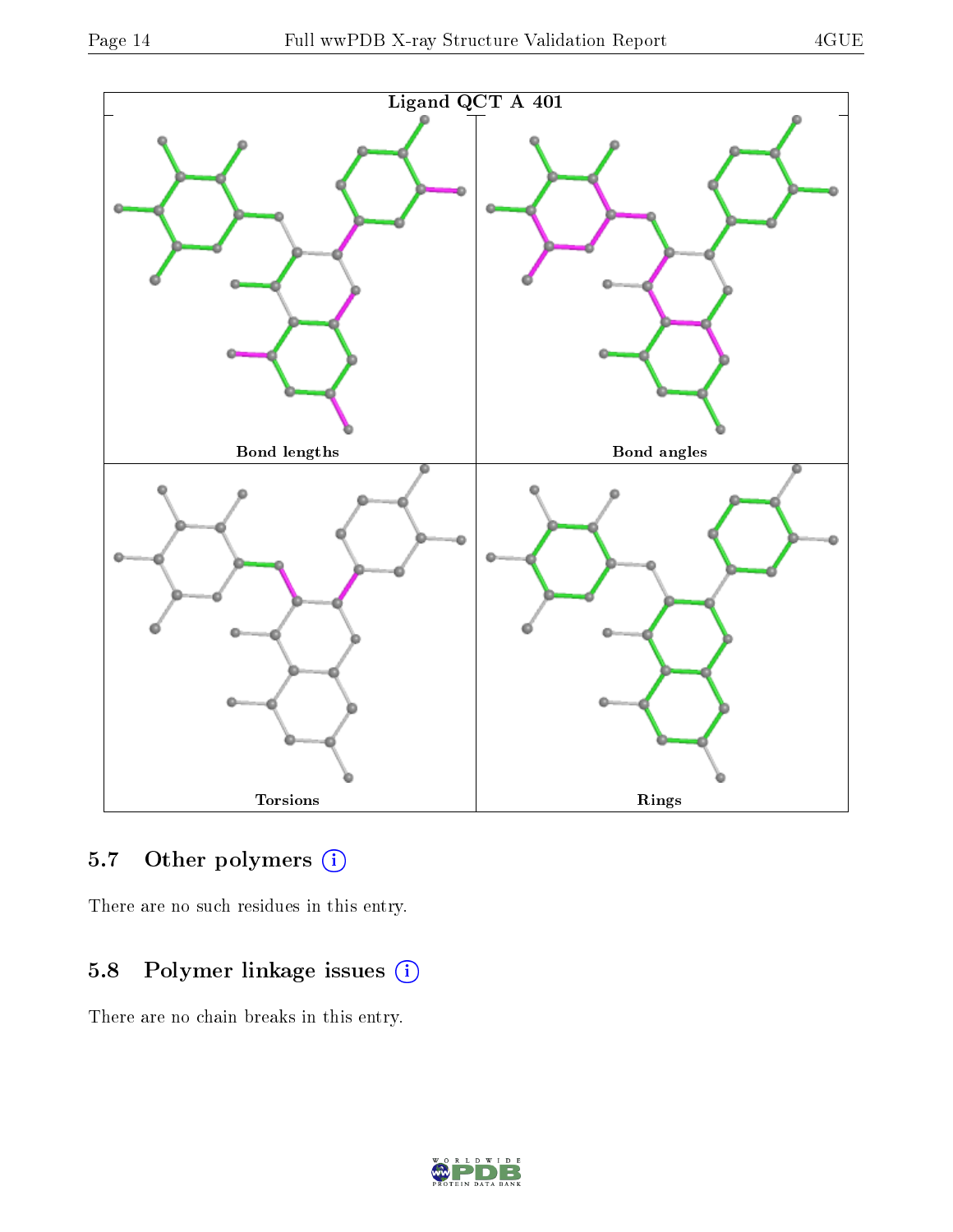## 6 Fit of model and data  $(i)$

### 6.1 Protein, DNA and RNA chains (i)

In the following table, the column labelled  $#RSRZ>2'$  contains the number (and percentage) of RSRZ outliers, followed by percent RSRZ outliers for the chain as percentile scores relative to all X-ray entries and entries of similar resolution. The OWAB column contains the minimum, median,  $95<sup>th</sup>$  percentile and maximum values of the occupancy-weighted average B-factor per residue. The column labelled  $Q< 0.9$  lists the number of (and percentage) of residues with an average occupancy less than 0.9.

| $\mid$ Mol $\mid$ Chain $\mid$ | Analysed                                             | $ \rm <\!>RSRZ\!>$ | $\#\mathrm{RSRZ}{>}2$ |  |  | $\text{OWAB}(\AA^2) \ \mid \text{Q}<0.9 \ \mid$ |  |
|--------------------------------|------------------------------------------------------|--------------------|-----------------------|--|--|-------------------------------------------------|--|
|                                | $\left  \frac{286}{305} \left( 93\% \right) \right $ | $-0.07$            |                       |  |  | 12 (4\%)   36   30   18, 36, 63, 119            |  |

All (12) RSRZ outliers are listed below:

| Mol | ${\rm Chain}$ | $\operatorname{Res}% \left( \mathcal{N}\right) \equiv\operatorname{Res}(\mathcal{N}_{0},\mathcal{N}_{0})$ | Type       | <b>RSRZ</b> |
|-----|---------------|-----------------------------------------------------------------------------------------------------------|------------|-------------|
| 1   | A             | 123                                                                                                       | VAL        | 3.1         |
| 1   | A             | 217                                                                                                       | GLU        | 3.0         |
| 1   | A             | 141                                                                                                       | GLY        | 2.9         |
| 1   | A             | 48                                                                                                        | LYS        | 2.5         |
| 1   | A             | 103                                                                                                       | LYS        | 2.5         |
| 1   | A             | 122                                                                                                       | LEU        | 2.4         |
| 1   | $\mathbf{A}$  | 254                                                                                                       | PHE        | 2.4         |
| 1   | А             | 139                                                                                                       | $\rm THR$  | 2.3         |
| 1   | A             | 283                                                                                                       | ALA        | 2.3         |
| 1   | А             | 272                                                                                                       | <b>ASP</b> | $2.1\,$     |
| 1   | А             | 257                                                                                                       | LEU        | 2.0         |
| 1   | А             | 229                                                                                                       | <b>CYS</b> | 2.0         |

### 6.2 Non-standard residues in protein, DNA, RNA chains  $(i)$

There are no non-standard protein/DNA/RNA residues in this entry.

### 6.3 Carbohydrates (i)

There are no carbohydrates in this entry.

### 6.4 Ligands  $(i)$

In the following table, the Atoms column lists the number of modelled atoms in the group and the number defined in the chemical component dictionary. The B-factors column lists the minimum,

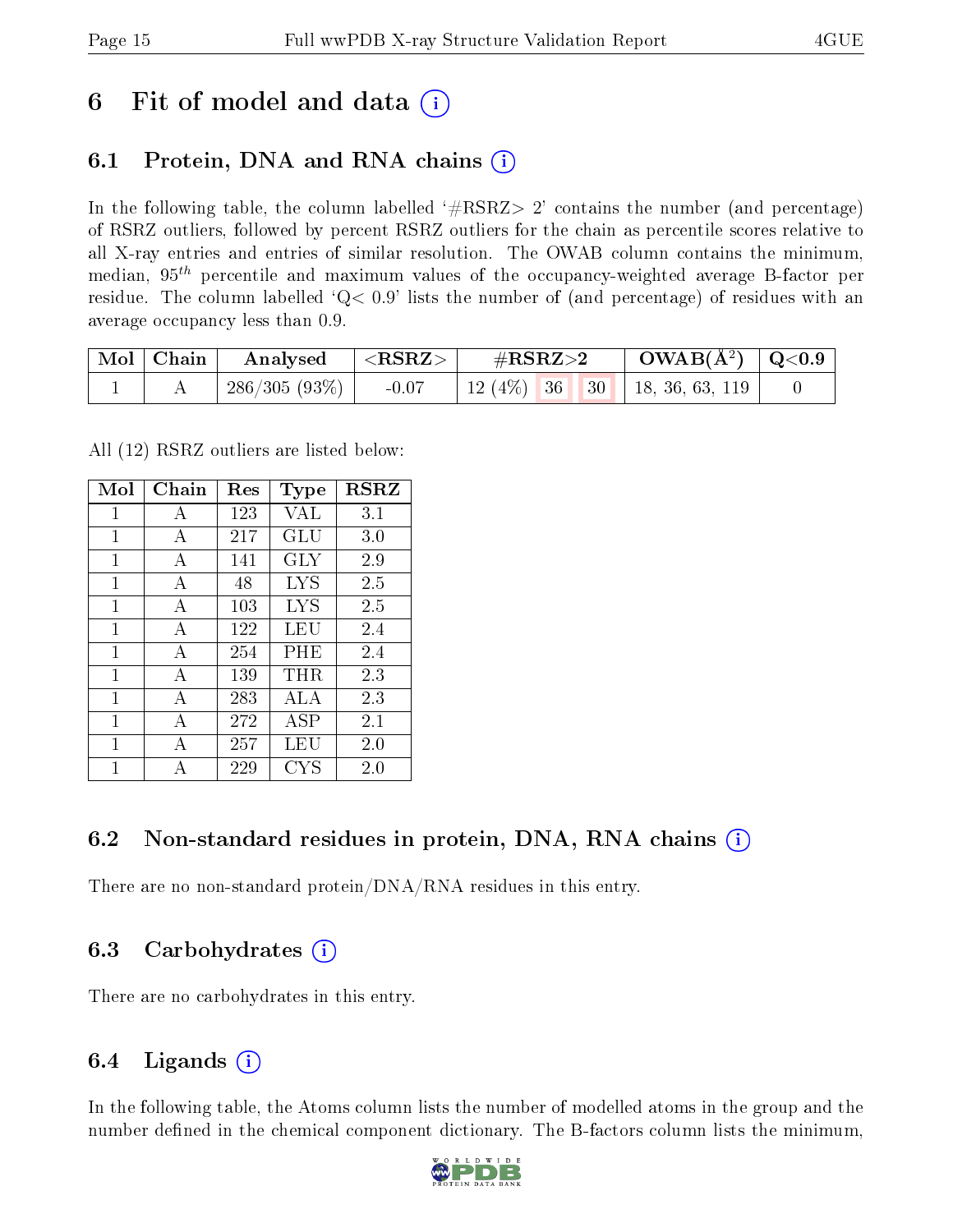| Mol | Type | Chain | Res | Atoms | $_{\rm RSCC}$ | $_{\rm RSR}$ | $\mathbf{B}\text{-factors}(\mathbf{A}^2)$ | $_{\mathrm{Q}< 0.9}$ |
|-----|------|-------|-----|-------|---------------|--------------|-------------------------------------------|----------------------|
|     | SO4  |       | 403 | 5/5   | 0.93          | 0.13         | 45, 45, 53, 53                            |                      |
|     |      |       | 401 | 32/32 | 0.96          | $0.07\,$     | 20, 28, 45, 47                            |                      |
|     | МG   |       | 402 |       | $0.97\,$      |              | 32, 32, 32, 32                            |                      |

median,  $95<sup>th</sup>$  percentile and maximum values of B factors of atoms in the group. The column labelled ' $Q< 0.9$ ' lists the number of atoms with occupancy less than 0.9.

The following is a graphical depiction of the model fit to experimental electron density of all instances of the Ligand of Interest. In addition, ligands with molecular weight  $> 250$  and outliers as shown on the geometry validation Tables will also be included. Each fit is shown from different orientation to approximate a three-dimensional view.